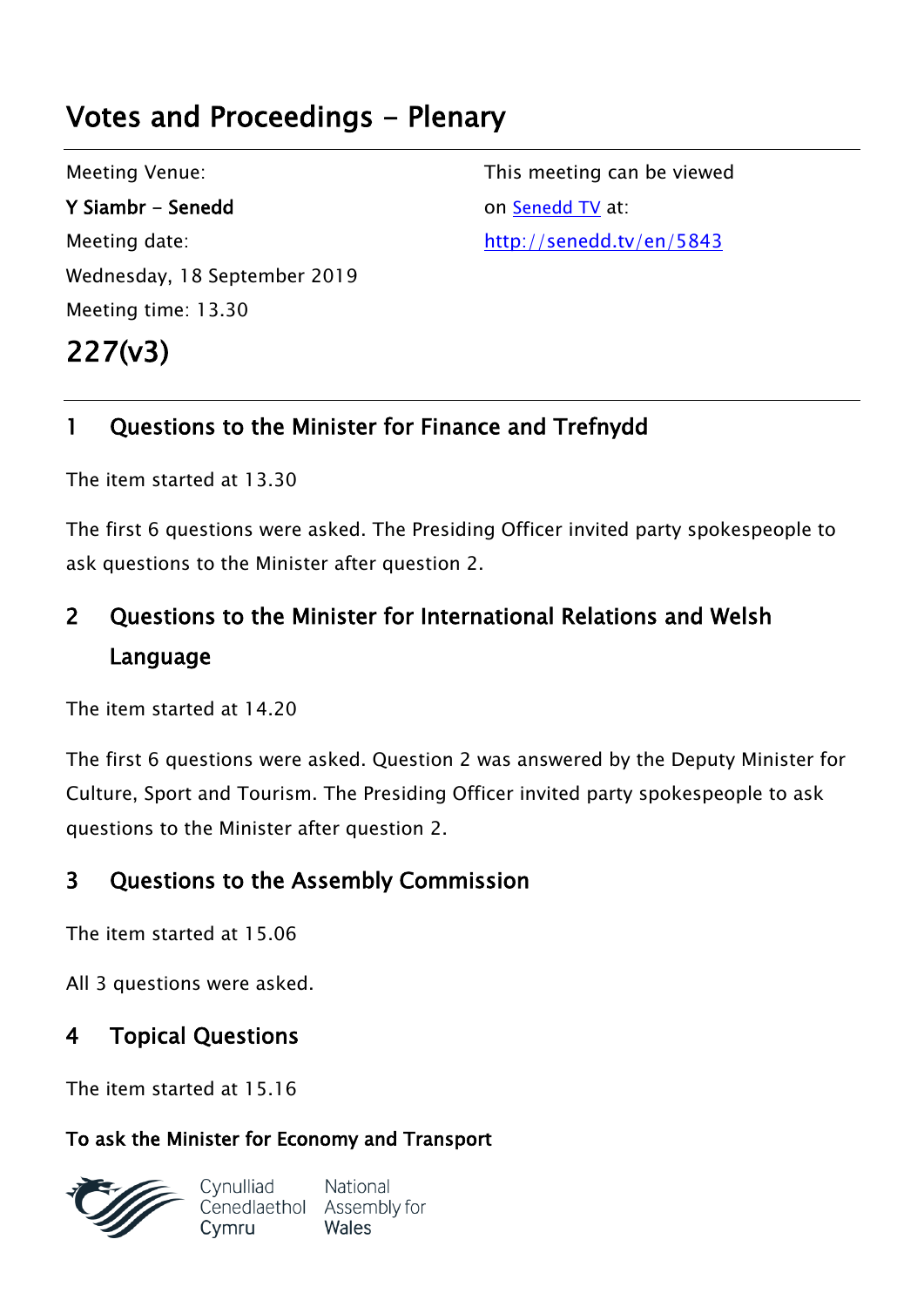### **Answered by the Deputy Minister for Economy and Transport**

**John Griffiths (Newport East):** Will Welsh Government provide an update on the action taken since the announcement of the proposed closure of the Orb Steelworks in Newport?

**Suzy Davies (South Wales West):** Will the Minister provide an update on Welsh Government plans to support Ineos Automotive's decision to base themselves in Bridgend? **– The question was not asked**

# **5 90 Second Statements**

The item started at 15.29

Neil McEvoy made a statement on Remembering Owain Glyndwr.

# **6 Motion under Standing Order 26.17(iii) in relation to the Senedd and Elections (Wales) Bill**

The item started at 15.31

#### **NDM7134 [Elin Jones \(Ceredigion\)](http://www.assembly.wales/en/memhome/Pages/MemberProfile.aspx?mid=162)**

To propose that The National Assembly for Wales, in accordance with Standing Order 26.17(iii), agrees that Stage 2 proceedings of the Senedd and Elections (Wales) Bill be considered by a Committee of the Whole Assembly.

#### **[Senedd and Elections \(Wales\) Bill](http://www.assembly.wales/laid%20documents/pri-ld12142/pri-ld12142-e.pdf)**

**The motion was agreed in accordance with Standing Order 12.36.**

# **7 Motion under Standing Order 16.5 to establish a committee**

The item started at 15.31

#### **Voting on the motion under this item was deferred until Voting Time.**

## **NDM7136 [Elin Jones \(Ceredigion\)](http://www.assembly.wales/en/memhome/Pages/MemberProfile.aspx?mid=162)**

To propose that the National Assembly for Wales, in accordance with Standing Order 16.5:

1. Establishes a Committee on Assembly Electoral Reform.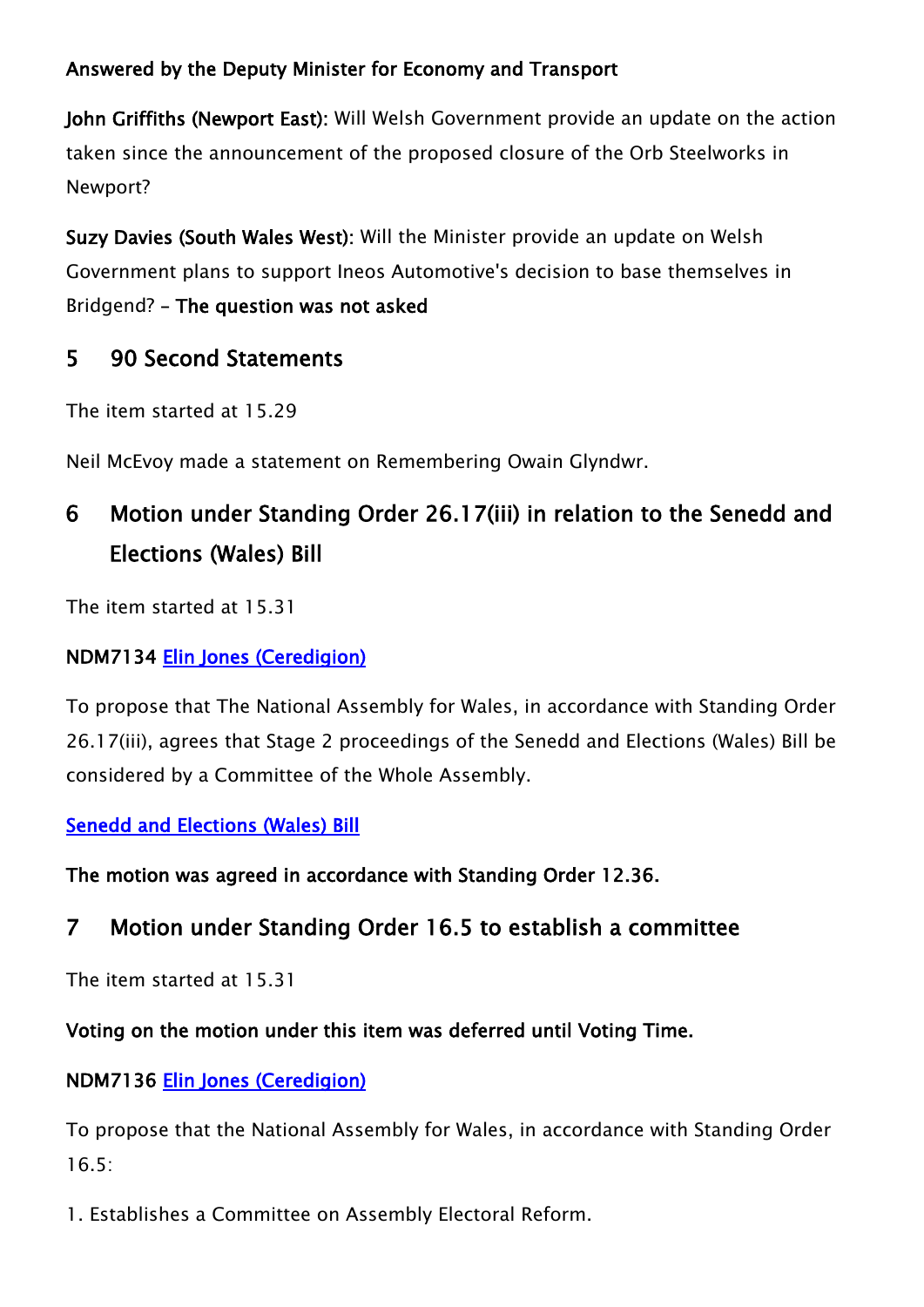2. Agrees that the remit of the Committee is to examine the recommendations of the Expert Panel on Assembly Electoral Reform.

3. Agrees that the Committee will be dissolved following a Plenary debate on its final report.

The result was as follows:

| For        | Abstain | <b>Against</b> | <b>Total</b> |
|------------|---------|----------------|--------------|
| <b>پ</b> پ |         |                |              |

**The motion was agreed.**

# **8 Debate on the Health, Social Care and Sport Committee report: Endoscopy Services in Wales**

The item started at 15.32

### **NDM7132 [Dai Lloyd \(South Wales West\)](http://www.assembly.wales/en/memhome/Pages/MemberProfile.aspx?mid=167)**

To propose that the National Assembly for Wales:

Notes the report of the Health, Social Care and Sport Committee on endoscopy services in Wales, which was **[laid](http://www.cynulliad.cymru/laid%20documents/cr-ld12492/cr-ld12492-e.pdf)** in the Table Office on 8 April 2019.

#### **The motion was agreed in accordance with Standing Order 12.36.**

## **9 Welsh Conservatives Debate - Air Quality**

The item started at 15.57

## **Voting on the motion and amendments under this item was deferred until Voting Time.**

A vote was taken on the motion without amendment:

#### **NDM7133 [Darren Millar \(Clwyd West\)](http://www.assembly.wales/en/memhome/Pages/MemberProfile.aspx?mid=171)**

To propose that the National Assembly of Wales:

1. Notes that Wales has some of the worst air quality in the UK and that some areas have breached EU regulations for several years, culminating in the Welsh Government being taken to court for its lack of action.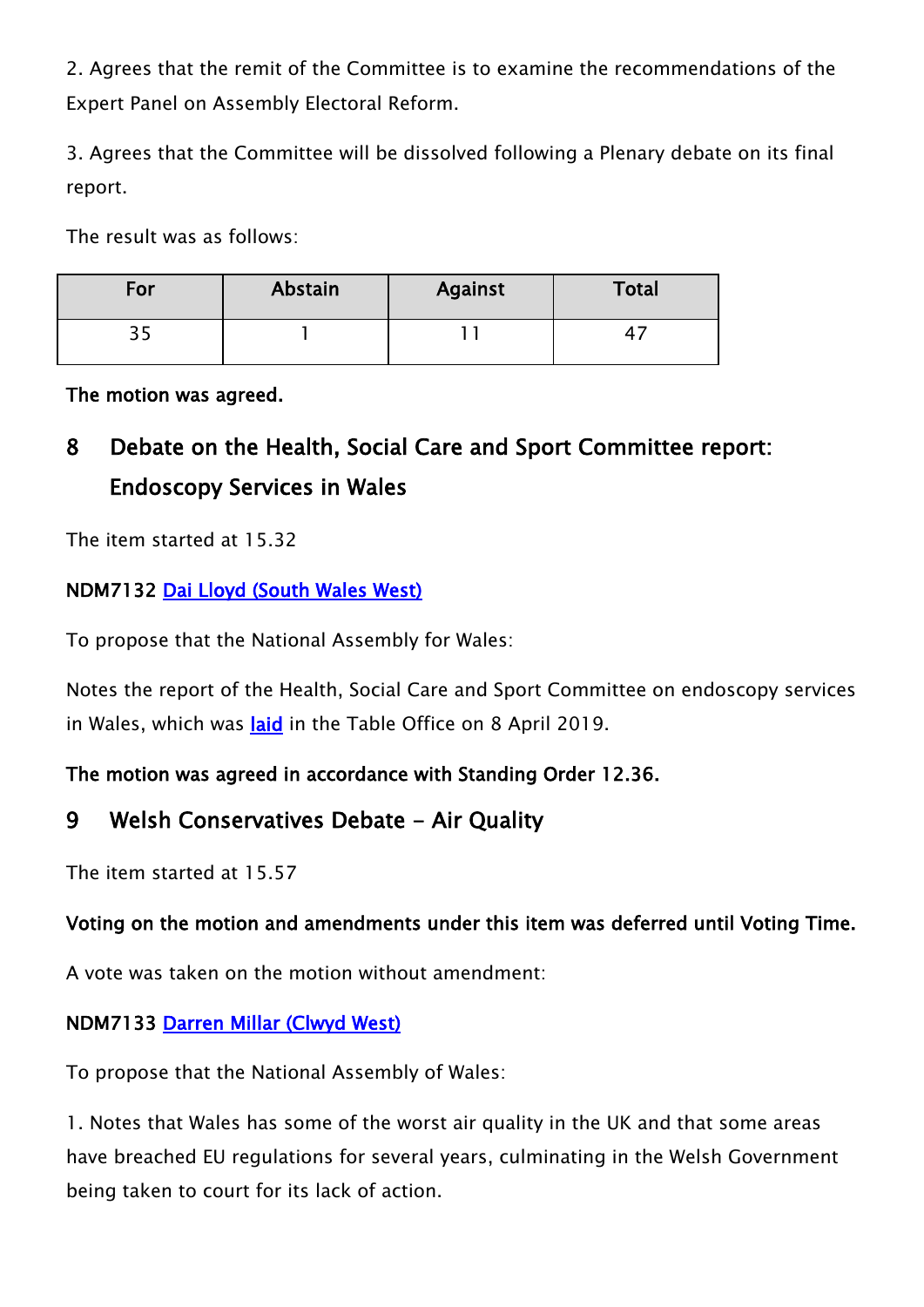2. Regrets that around 2,000 people die early each year (6 per cent of all deaths in Wales) as a result of poor air quality.

3. Further notes that air pollution exacerbates existing lung conditions and is a cause of asthma and lung cancer, and that long-term impacts of poor air quality are not yet fully understood.

4. Calls on this Assembly to pass and enact a clean air bill in this Assembly term before the next Assembly elections.

5. Believes that the act should:

a) enshrine in law World Health Organisation air quality guidelines;

b) mandate the Welsh Government to produce a statutory air quality strategy every 5 years;

c) provide a statutory duty on local authorities to appropriately monitor and assess air pollution, and take action against it;

d) introduce a 'right to breathe' whereby local authorities are obliged to inform vulnerable groups when certain levels breach recommended guidance.

| For | Abstain | <b>Against</b> | <b>Total</b> |
|-----|---------|----------------|--------------|
|     |         | າ :<br>ں ب     |              |

#### **The motion without amendment was not agreed.**

**The following amendments were tabled:**

#### **Amendment 1 - [Rebecca Evans \(Gower\)](http://www.assembly.wales/en/memhome/Pages/MemberProfile.aspx?mid=375)**

Delete all and replace with:

To propose that the National Assembly for Wales:

Notes that unacceptable levels of air pollution persist in some areas of Wales, the UK and Europe.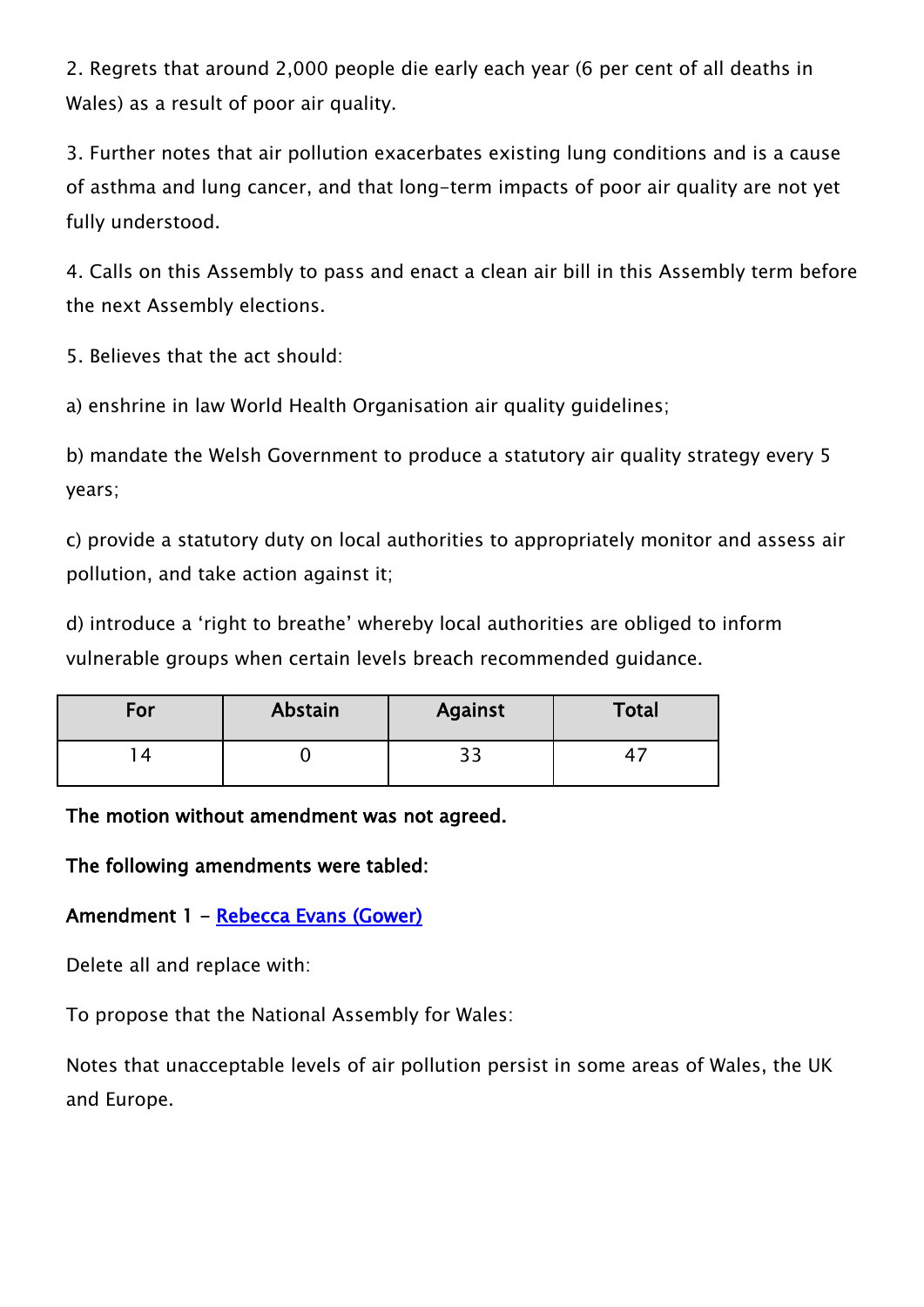Regrets that some estimates suggest long term exposure to poor air quality is a contributory factor in the death of as many as 36,000 people in the UK, and as many as 1,400 people in Wales.

Further notes that short term exposure to air pollution can exacerbate respiratory disease, that long term exposure increases morbidity and mortality risk from lung cancer and other conditions, and that we may expect other health impacts of poor air quality to be identified as the scientific understanding evolves.

Welcomes positive action by Welsh Government including the introduction of permanent 50mph speed limits, the delivery of the Clean Air Day campaign and the development of a Clean Air Plan for Wales.

Calls on the UK and Welsh governments to use all available legislative and nonlegislative actions to improve air quality.

A vote was taken on amendment 1:

| For       | Abstain | <b>Against</b> | Total |
|-----------|---------|----------------|-------|
| ית<br>2 Q |         |                |       |

#### **Amendment 1 was agreed.**

#### **As amendment 1 was agreed, amendment 2 was de-selected**

#### **A vote was taken on the motion as amended:**

#### **NDM7133 [Darren Millar \(Clwyd West\)](http://www.assembly.wales/en/memhome/Pages/MemberProfile.aspx?mid=171)**

To propose that the National Assembly for Wales:

1. Notes that unacceptable levels of air pollution persist in some areas of Wales, the UK and Europe.

2. Regrets that some estimates suggest long term exposure to poor air quality is a contributory factor in the death of as many as 36,000 people in the UK, and as many as 1,400 people in Wales.

3. Further notes that short term exposure to air pollution can exacerbate respiratory disease, that long term exposure increases morbidity and mortality risk from lung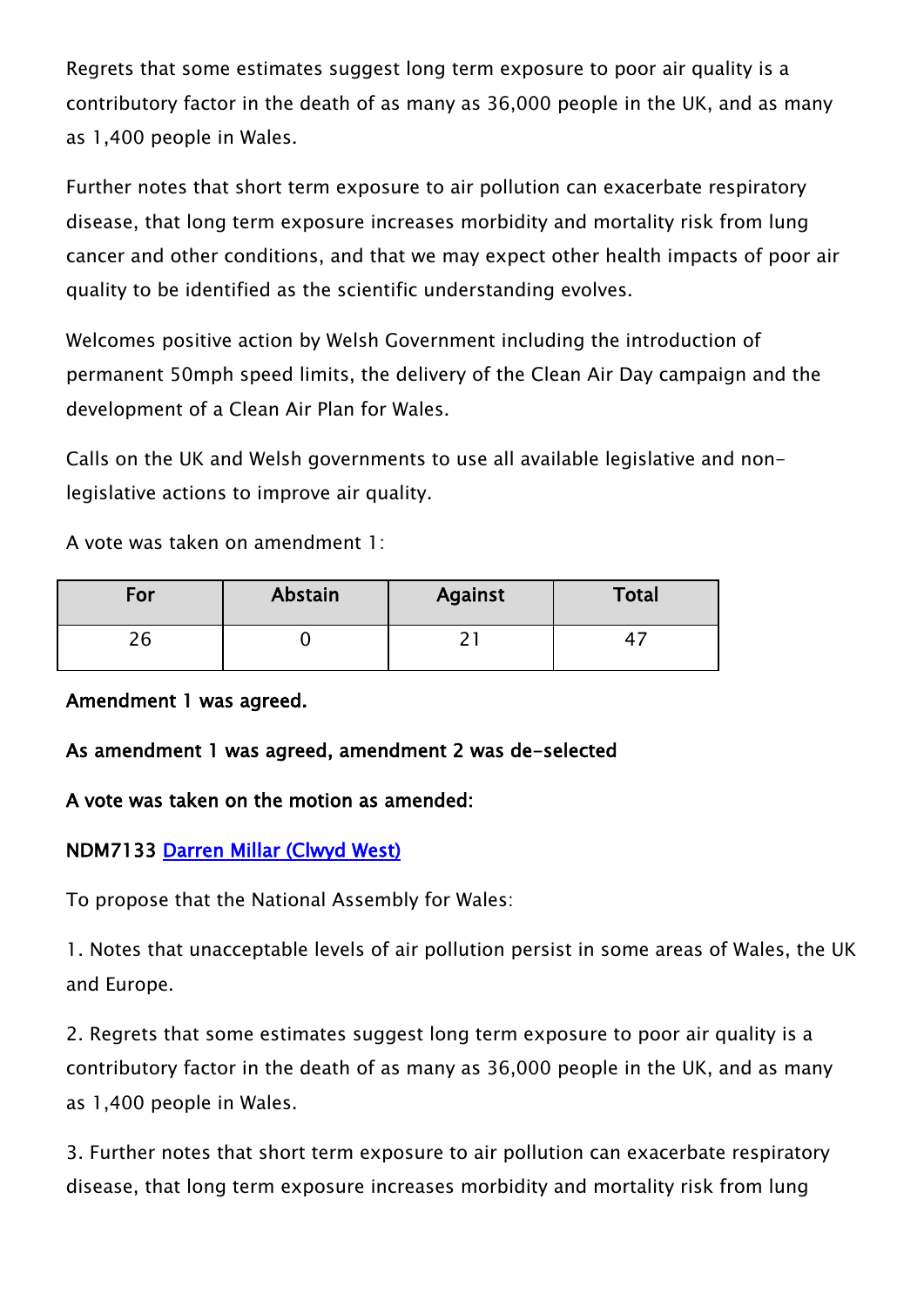cancer and other conditions, and that we may expect other health impacts of poor air quality to be identified as the scientific understanding evolves.

4. Welcomes positive action by Welsh Government including the introduction of permanent 50mph speed limits, the delivery of the Clean Air Day campaign and the development of a Clean Air Plan for Wales.

5. Calls on the UK and Welsh governments to use all available legislative and nonlegislative actions to improve air quality.

| For | Abstain | Against    | <b>Total</b> |
|-----|---------|------------|--------------|
|     |         | ົາ ເ<br>∠⊾ | <u>я.</u>    |

**The motion as amended was agreed.**

# **10 Plaid Cymru Debate - Climate Justice**

The item started at 16.55

### **Voting on the motion and amendments under this item was deferred until Voting Time.**

A vote was taken on the motion without amendment:

#### **NDM7137 [Rhun ap Iorwerth \(Ynys Môn\)](http://www.assembly.wales/en/memhome/Pages/MemberProfile.aspx?mid=2717)**

To propose that the National Assembly for Wales:

1. Welcomes the call from Greta Thunberg and youth activists from Fridays for Future for adults to join with students and young people striking on 20 September 2019 to demand climate justice.

2. Applauds the role that students and young people have played in Wales and across the world in bringing the climate emergency to the attention of policy makers and the public.

3. Supports the planned strikes and demonstrations by young people and adults on 20 September 2019.

| For | Abstain | <b>Against</b> | <b>Total</b> |
|-----|---------|----------------|--------------|
|     |         | 39             |              |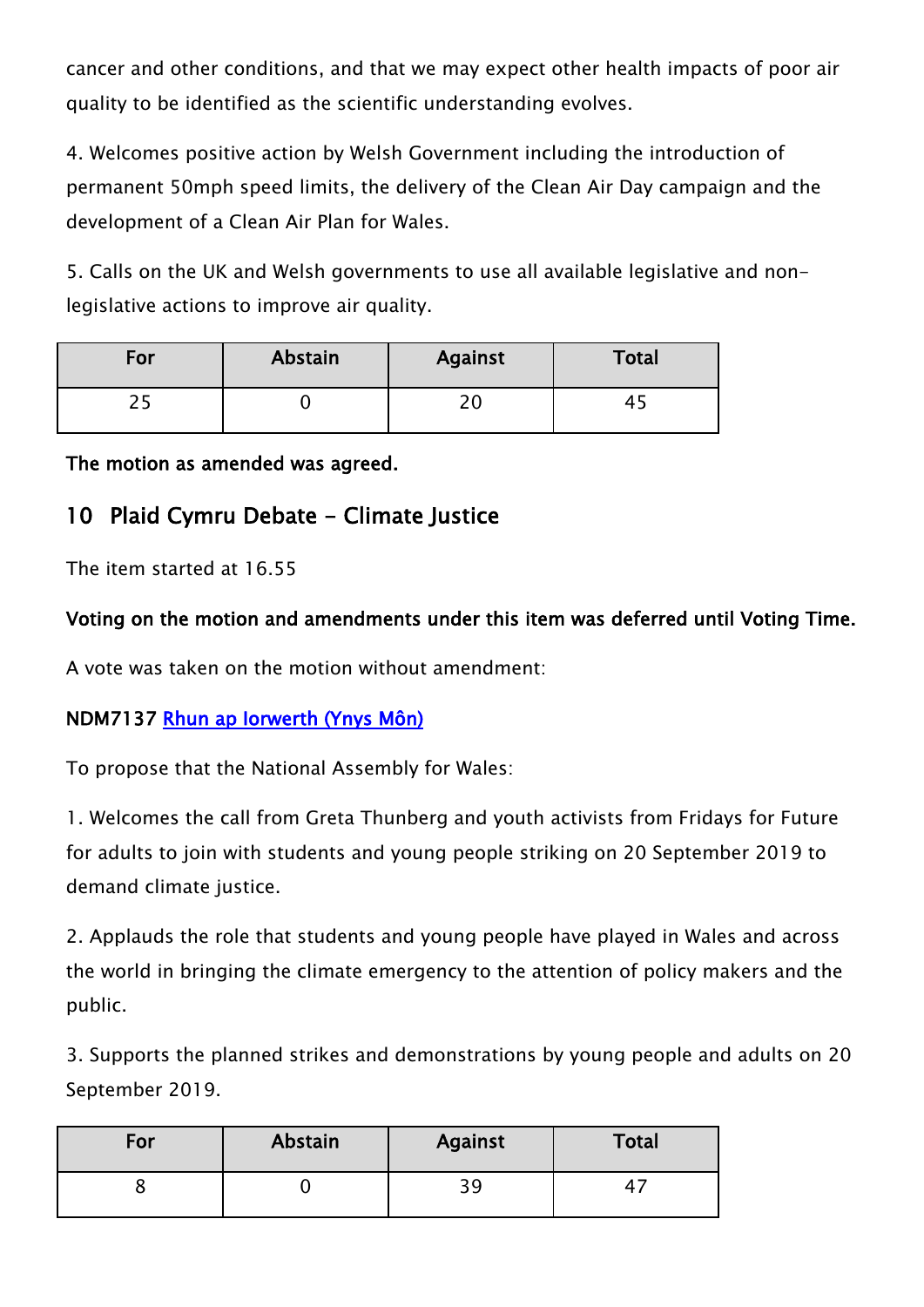#### **The motion without amendment was not agreed.**

#### **The following amendments were tabled:**

#### **Amendment 1 - [Darren Millar \(Clwyd West\)](http://www.assembly.wales/en/memhome/Pages/MemberProfile.aspx?mid=171)**

Delete all and replace with:

Applauds the role young people have played in driving the climate change agenda, however, believes that striking and young people missing school is not the solution.

Recognises the widespread public concern regarding global warming and that limiting climate change requires international effort and co-operation, and notes the following actions taken to address such concerns:

a) the world-leading role taken by the UK Government in tackling climate change and the transition to clean growth;

b) that the UK has cut emissions by more than 40 per cent since 1990 while growing the economy by more than two thirds, the best performance on a per person basis than any other G7 nation;

c) the introduction by the UK Government of a legally binding net zero target to end the UK's contribution to global warming entirely by 2050.

Notes the Welsh Government's declaration of a climate emergency but regrets the government's failure to bring forward a comprehensive set of measures fitting for such an emergency.

A vote was taken on amendment 1:

| For | Abstain | <b>Against</b> | <b>Total</b> |
|-----|---------|----------------|--------------|
|     |         | ົາ<br>54       |              |

#### **Amendment 1 was not agreed.**

#### **Amendment 2 - [Rebecca Evans \(Gower\)](http://www.assembly.wales/en/memhome/Pages/MemberProfile.aspx?mid=375)**

Delete point 1 and replace with: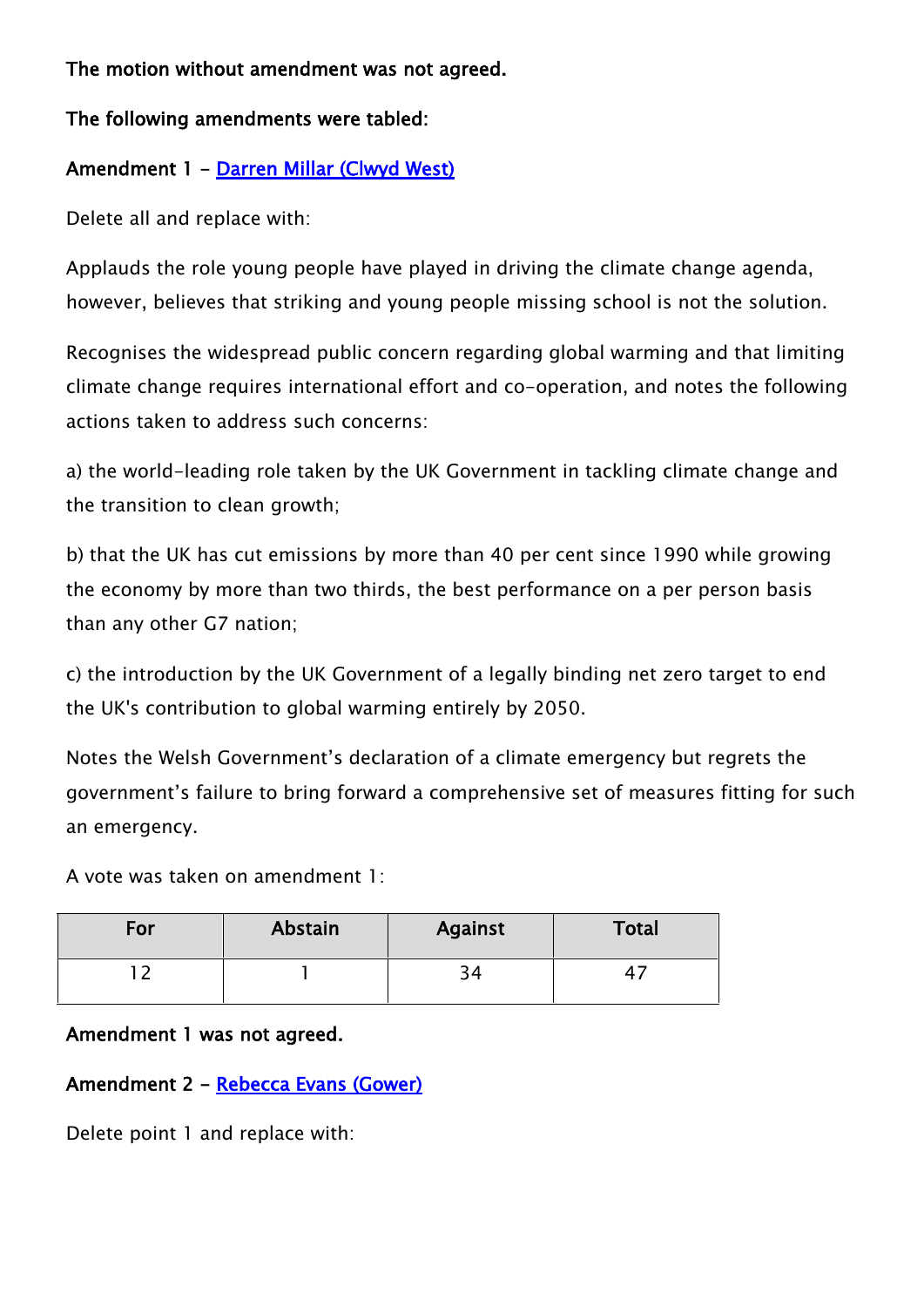Supports the call of the Fridays for Future movement for all politicians and business leaders to listen to young people because their determination, their ideas and their efforts are urgently needed to bring about a low carbon Wales.

A vote was taken on amendment 2:

| For | Abstain | <b>Against</b> | <b>Total</b> |
|-----|---------|----------------|--------------|
|     |         |                | 40           |

#### **Amendment 2 was agreed.**

## **Amendment 3 - [Rebecca Evans \(Gower\)](http://www.assembly.wales/en/memhome/Pages/MemberProfile.aspx?mid=375)**

Delete point 3 and replace with:

Welcomes the commitment from Welsh Government to introduce votes for 16 and 17 years olds in time for the 2021 elections to the National Assembly for Wales, giving those young people a stronger voice in how Wales rises to the challenge of climate change.

A vote was taken on amendment 3:

| For      | Abstain | <b>Against</b> | Total |
|----------|---------|----------------|-------|
| つい<br>JV | ັ       |                | 40    |

#### **Amendment 3 was agreed.**

#### **A vote was taken on the motion as amended:**

## **NDM7137 [Rhun ap Iorwerth \(Ynys Môn\)](http://www.assembly.wales/en/memhome/Pages/MemberProfile.aspx?mid=2717)**

To propose that the National Assembly for Wales:

1. Supports the call of the Fridays for Future movement for all politicians and business leaders to listen to young people because their determination, their ideas and their efforts are urgently needed to bring about a low carbon Wales.

2. Applauds the role that students and young people have played in Wales and across the world in bringing the climate emergency to the attention of policy makers and the public.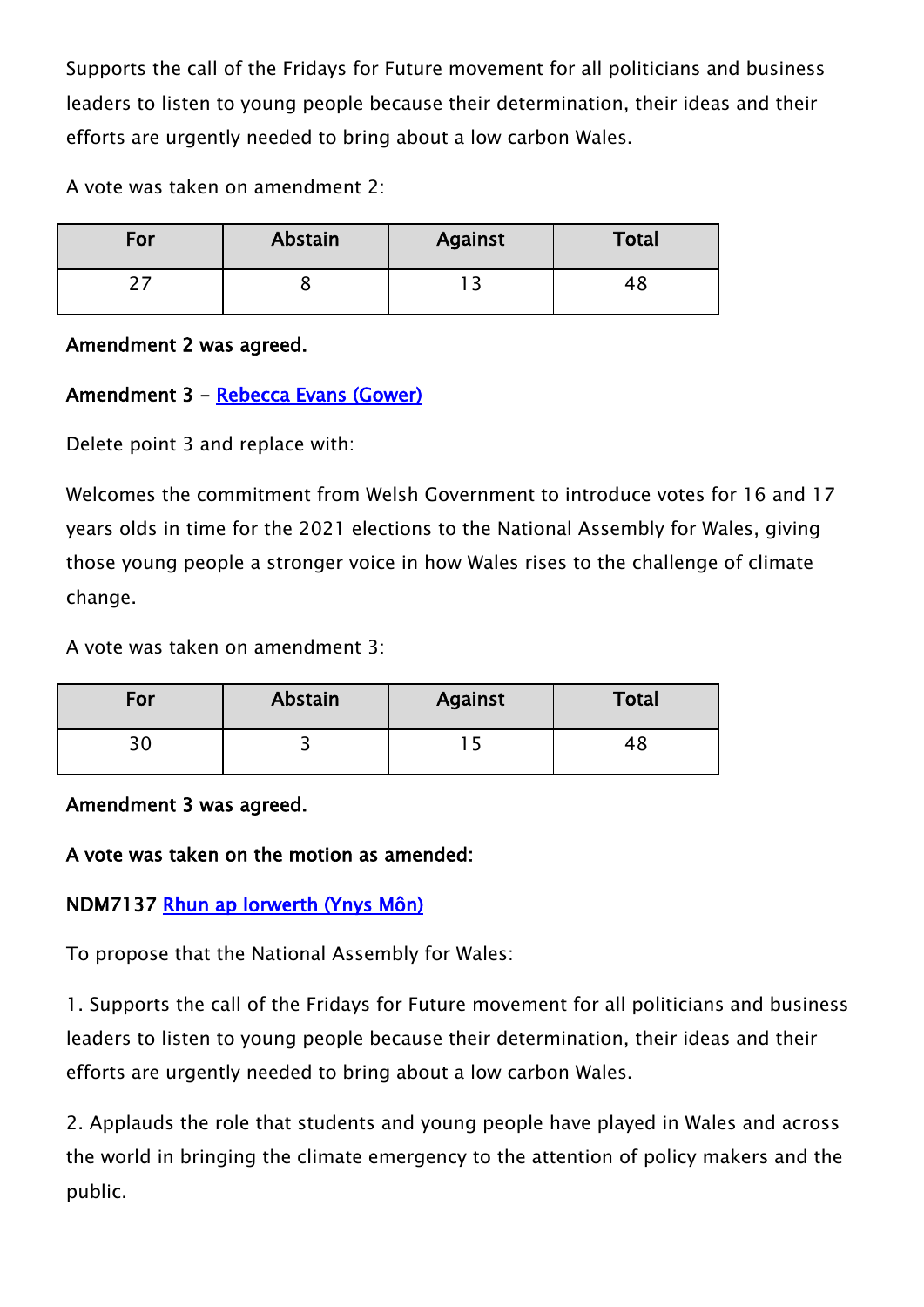3. Welcomes the commitment from Welsh Government to introduce votes for 16 and 17 years olds in time for the 2021 elections to the National Assembly for Wales, giving those young people a stronger voice in how Wales rises to the challenge of climate change.

| For       | Abstain | <b>Against</b> | <b>Total</b> |
|-----------|---------|----------------|--------------|
| n r<br>∠⊾ |         |                |              |

**The motion as amended was agreed.**

# **11 Plaid Cymru debate - NHS Pay and Conditions**

The item started at 17.25

## **Voting on the motion and amendments under this item was deferred until Voting Time.**

A vote was taken on the motion without amendment:

## **NDM7138 [Rhun ap Iorwerth \(Ynys Môn\)](http://www.assembly.wales/en/memhome/Pages/MemberProfile.aspx?mid=2717)**

To propose that the National Assembly for Wales:

1. Regrets Betsi Cadwaladr University Health Board's proposals to extend nursing shifts without pay for more than 4,000 nurses and health care support workers.

2. Fears the loss of goodwill among staff who already regularly work through their breaks or are on call on their wards or units.

3. Calls on the Welsh Government to protect frontline workers' pay and conditions within the NHS by ensuring that this regressive proposal is scrapped.

| For | Abstain | <b>Against</b> | <b>Total</b> |
|-----|---------|----------------|--------------|
|     |         | つじ<br>ر ر      |              |

#### **The motion without amendment was not agreed.**

**The following amendments were tabled:**

# **Amendment 1 - [Rebecca Evans \(Gower\)](http://www.assembly.wales/en/memhome/Pages/MemberProfile.aspx?mid=375)**

Delete all and replace with: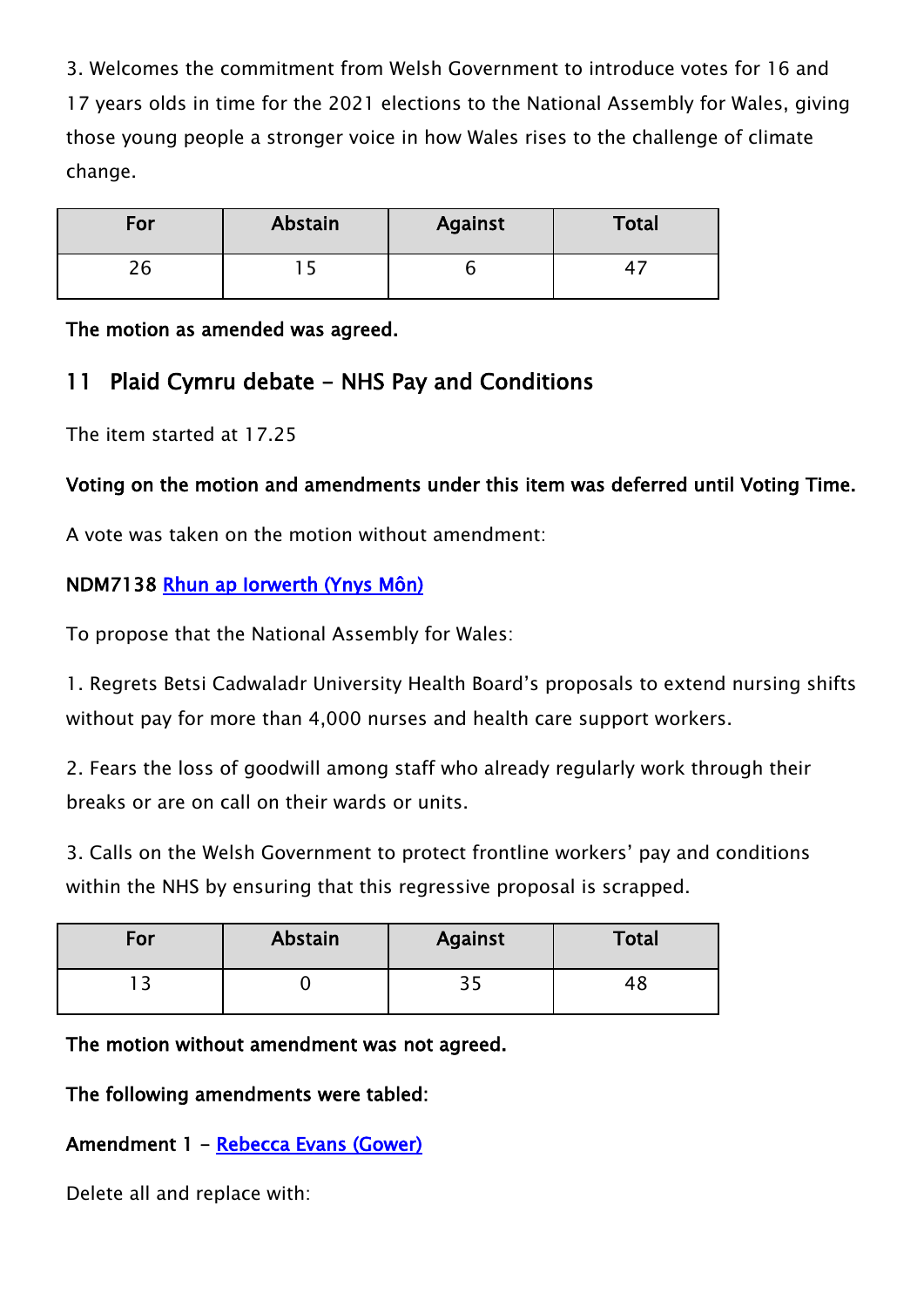To propose that the National Assembly for Wales:

Values the NHS workforce and our social partnership working arrangements.

Expects all NHS bodies to work with, engage and consult with staff, their trades unions and other representative bodies on operational changes that impact upon staff.

A vote was taken on amendment 1:

| For | Abstain | <b>Against</b> | <b>Total</b> |
|-----|---------|----------------|--------------|
|     |         | -              |              |

#### **Amendment 1 was agreed.**

### **As amendment 1 was agreed, amendments 2, 3 and 4 were de-selected**

#### **A vote was taken on the motion as amended:**

#### **NDM7138 [Rhun ap Iorwerth \(Ynys Môn\)](http://www.assembly.wales/en/memhome/Pages/MemberProfile.aspx?mid=2717)**

To propose that the National Assembly for Wales:

1. Values the NHS workforce and our social partnership working arrangements.

2. Expects all NHS bodies to work with, engage and consult with staff, their trades unions and other representative bodies on operational changes that impact upon staff.

| For        | Abstain | <b>Against</b> | <b>Total</b> |
|------------|---------|----------------|--------------|
| ־ י<br>J J |         |                | 4            |

**The motion as amended was agreed.**

# **12 Voting Time**

The item started at 17.46

# **Votes Summary**

# **13 Short Debate**

The item started at 17.51